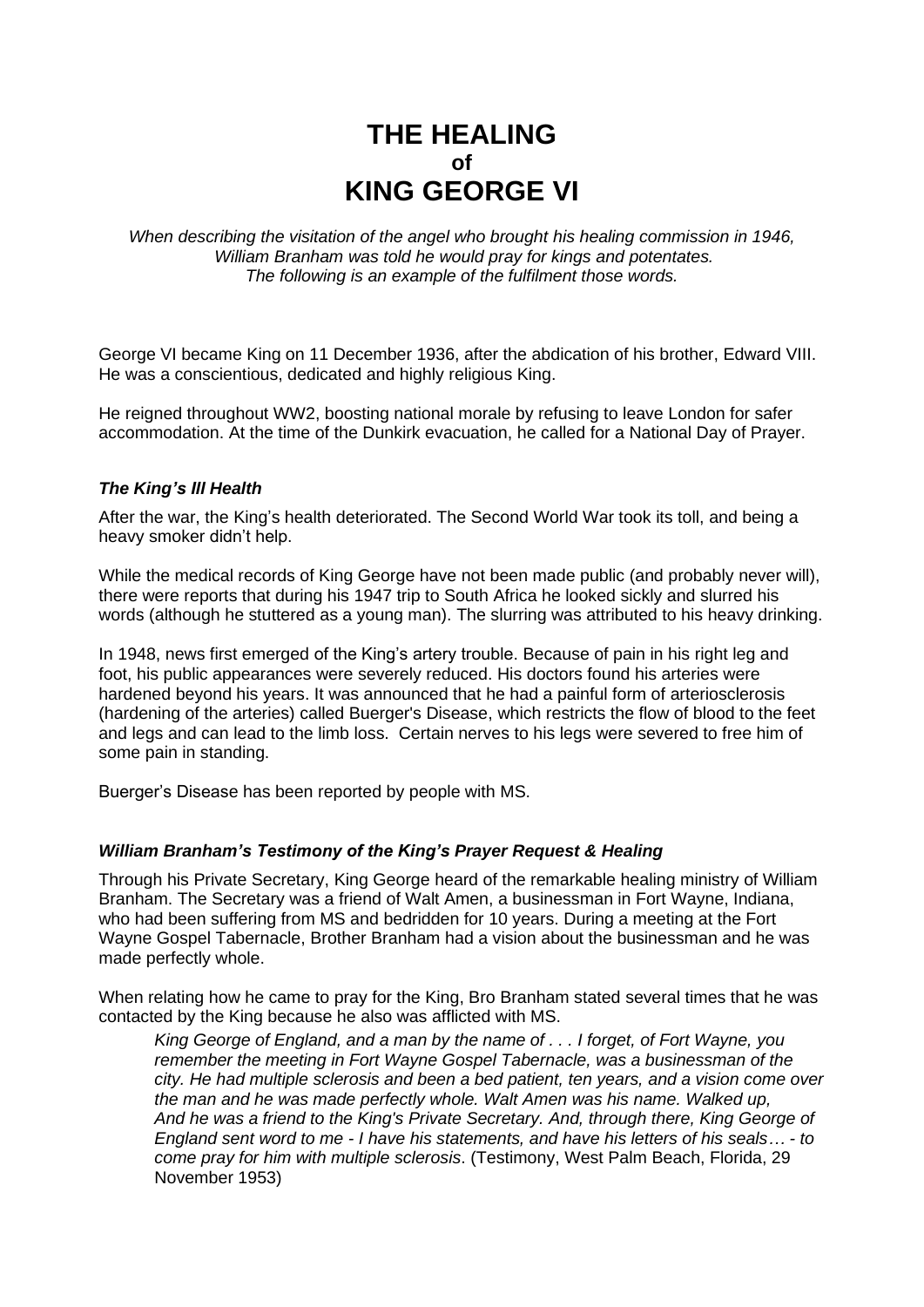*And it was through this healing of this man out of the wheelchair, that I was called to pray for King George of England, which he was a friend to his Private Secretary that sent for, pray for him…. And he could only, I believe, stand up so long at a time, or something. I don't remember. I've got it in writing at home with his seal on it.* (Law, Chicago, 15 January 1955)

Bro Branham recounted the telegram he received from the King,

*"Brother Branham, I understand through my secretary that one of his friends was healed of multiple sclerosis. I desire of you to come pray for me, that our Lord Jesus will heal me."* (At Thy Word, Los Angeles, 6 May 1951)

He replied that he was unable to come to pray personally at that time, but would pray from America. A second telegram then arrived, again requesting Bro Branham to come and pray.

*I couldn't go up that time, so I just wired back and told the King that I would pray for him here; that God would hear here just the same as He would over there. And so then another telegram come through, and wanted me to come on over immediately.*  (Testimony, West Palm Beach, Florida, 29 November 1953)

The timing was perfect. Bro Branham was due to fly to Finland for meetings. En route the Branham party stopped over in London in early April 1950.

(On arriving at the airport, Bro Branham was unexpectedly summoned over the intercom to pray for a Florence Nightingale Shirlaw of South Africa, a relative of the famous 19th C English nurse. She was dying with cancer, under 4 stone in weight. She had earlier asked him to come to Africa to pray for her, but on hearing of his stopover in England, she flew there unannounced in a last ditch attempt to see him. It proved impossible to pray at the airport, but after meeting the King, Bro Branham went and prayed for her also. Though very close to death, she was restored to full health and strength.)

Bro Branham went to Buckingham Palace and prayed for the King, a fullfilment of what the Angel messenger told him in 1946, that he would pray for kings and potentates.

## *The Result*

The result was immediate.

In Bro Branham's own words,

*when I went to England, over there, to see him, and the Lord healed him. He was couldn't even stand up over five minutes at a time, and he... I believe the second day he played eighteen holes of golf, and never was bothered with it no more until the very day he died.* (Testimony, West Palm Beach, Florida, 29 November 1953)

*when I went there and prayed for King George when he had multiple sclerosis and he was healed instantly, the next day he played eighteen holes of golf; and he couldn't even set up for just a few minutes at a time.* (Why? Bloomington. Illinois, 13 April 1961)

The King's condition improved so much he began to make public appearances again for the first time in months.

From 19 November 1948 to 1 May 1950, there are no public appearances of King George on the [Getty Images](http://editorial.gettyimages.com/Search/Search.aspx?mlt=3351644#2) site. Most records of his 1950 public appearances began in May, very soon after Bro Branham's April prayer. From May 1950, he was seen publicly again, until contracting lung cancer in 1951. The May and June 1950 photos, for example, include:

• 2 May 1950 Touring various construction sites for a "Festival of Britain" exhibit.